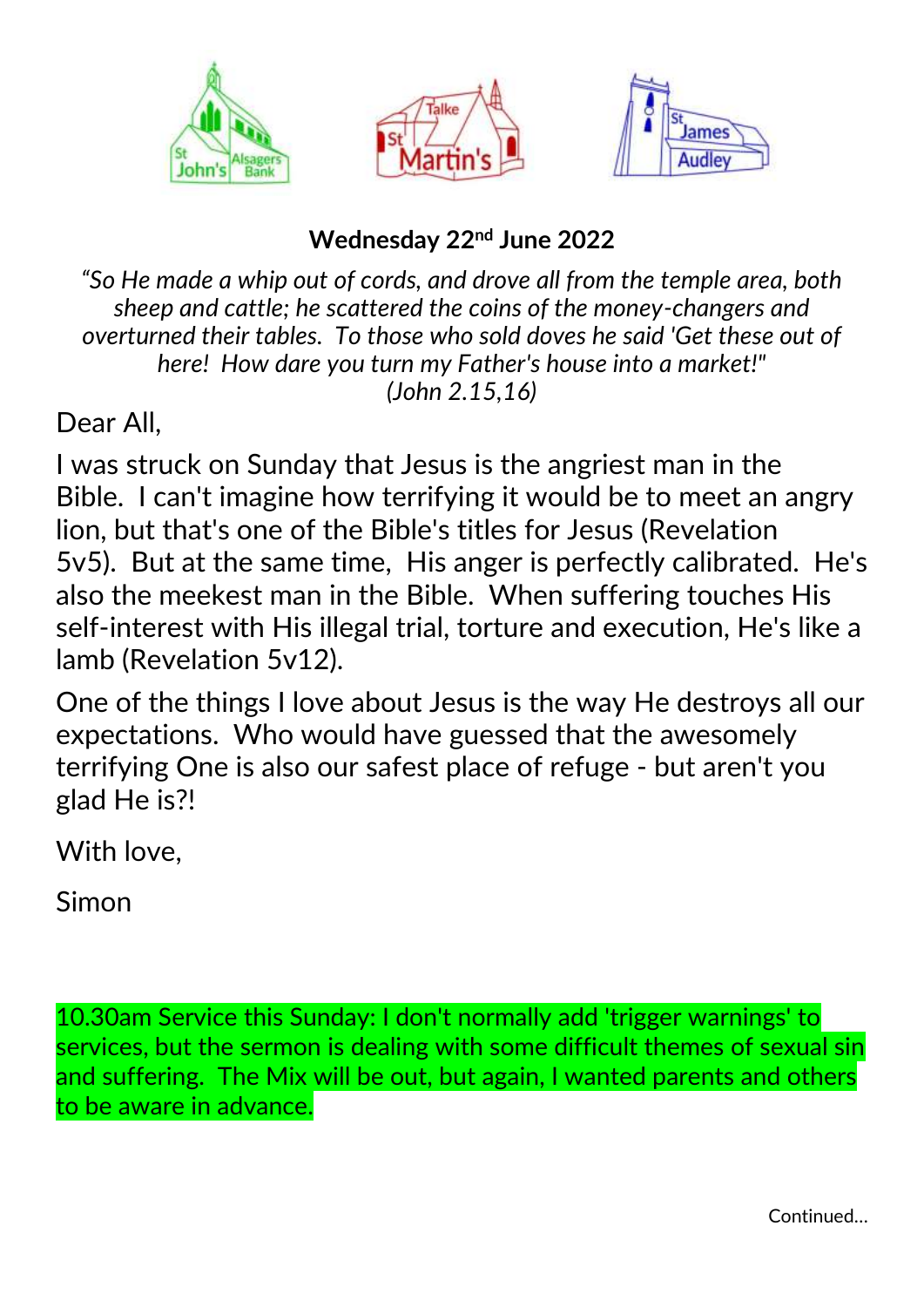## **Church Family News:**

**Many congratulations to Ellena Williams and Callum** on the birth of Rae Alexandra Fraser Stark. Stephen and Jenny sent this photo and reassured us that she's angelic (but only during the day).



Please pray on for Simon and Rebekah and baby Elias. Elias' condition deteriorated a bit over the weekend, and the surgery he was meant to have yesterday was cancelled. Please pray it will be able to go ahead soon, and that having half a heart will be no barrier to him knowing the peace of the Lord Jesus with all his heart.

**Congratulations to** Martin, Kay, Charlotte, Danielle and Stefan on their confirmation last week, and to Scott for becoming fully Revved-up...





**\*\*\***

**ITV news have interviewed Tim and Maggie Babb** about the problems they've had offering a home to a Ukrainian family and 4 year old Alika's visa. You can view the clip [here.](https://www.itv.com/news/central/2022-06-21/girl-4-sent-back-to-ukraine-despite-having-sponsor-in-staffordshire)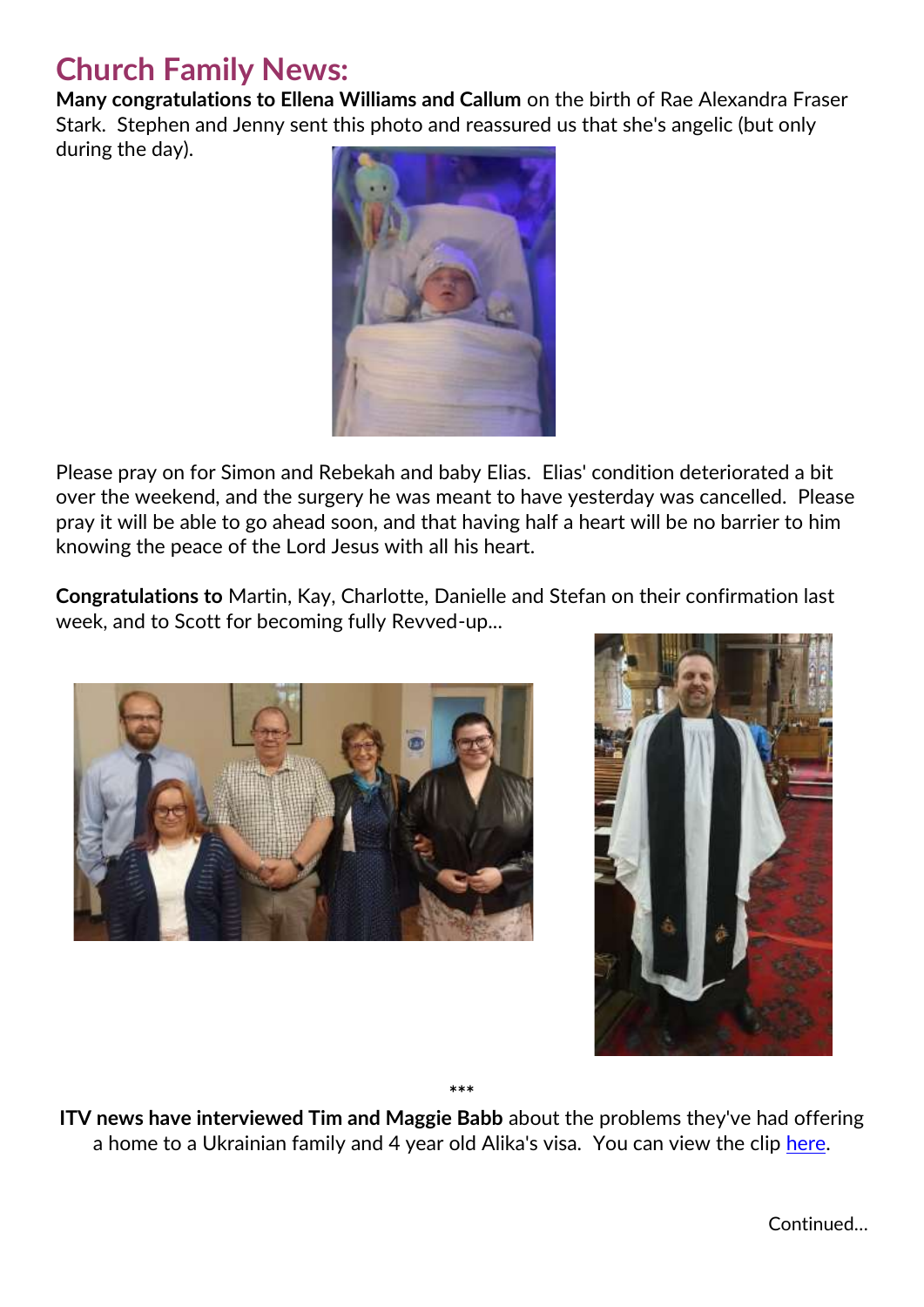### **Services:**

**Midweek Services** Monday-Friday, 9.30-10.00am on Zoom. Please use the JMJ website to '[Contact us](https://www.jmj.org.uk/Groups/283485/Contact_Us.aspx)' page to request details.

### **Sunday Services**

**Sunday 26th June** *No. Adultery* **9.00am:** Morning Prayer, St James **9.15am:** Holy Communion, St John's **10.30am:** Morning Prayer, St James and on Zoom **6.00pm:** Evening praise, St Martin's **7.30pm:** Marriage Matters Book Group (Chapter 14)

#### **Sunday 3 rd July** *No. Lying*

**9.00am:** Holy Communion, St James **9.15am:** Holy Communion, St John's **10.30am:** All Age Worship, St James and on Zoom **6.00pm:** Evening praise, St Martin's **7.30pm:** No Marriage *Matters* Book Group

**Sunday 10th July** *No. Vengeance*

**9.00am:** Morning Prayer, St James **9.15am:** Holy Communion, St John's **10.30am:** Morning Prayer, James and on Zoom **6.00pm:** Evening praise, St Martin's **7.30pm:** Marriage *Matters* Book Group (chapter 15)

**Sunday 17th July** *Best of Enemies* **9.00am:** Holy Communion, St James **9.15am:** Holy Communion, St John's **10.30am:** Holy Communion, St James and on Zoom **6.00pm:** Evening praise, St Martin's **7.30pm:** No Marriage *Matters* Book Group

### Recordings of previous 10.30am sermons can be found [here.](https://stjamesaudley.churchinsight.com/Media/AllMedia.aspx)

## Video & Audio recordings of the Looking Up events can be found [here](https://www.jmj.org.uk/Publisher/Article.aspx?ID=632885)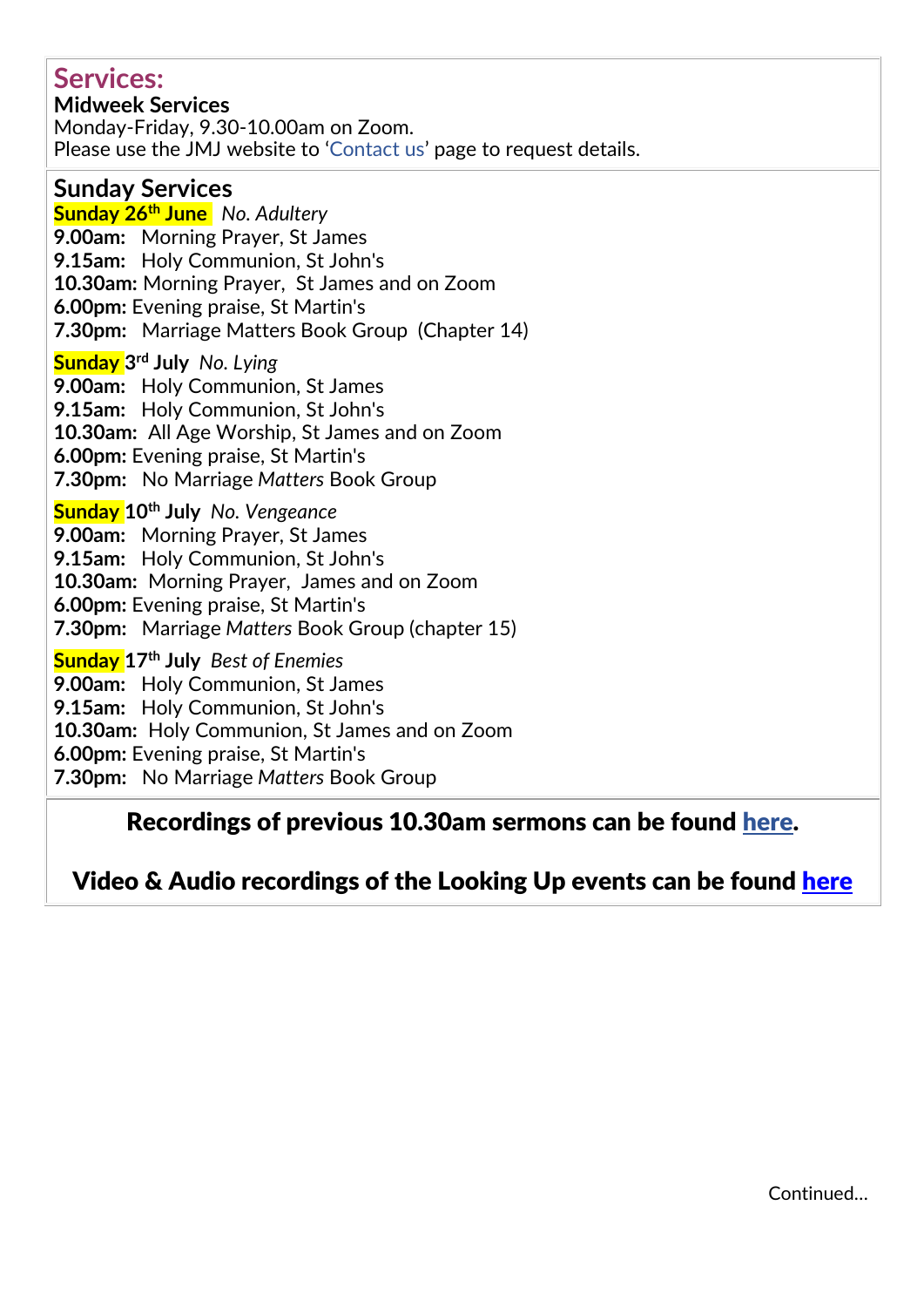### **Next Central Prayer Meeting: Tuesday 5 th July, 7.30pm-8.45pm – on Zoom**

#### **Home Groups:**

Normally the  $2^{nd}$  and  $4^{th}$  weeks of the month.

Please use the JMJ website to ['Contact us'](https://www.jmj.org.uk/Groups/283485/Contact_Us.aspx) page to request details.

**The Jessop's group** on Zoom (Tuesday at 7.30pm), starting a new series on 'Abiding in Christ'.

**Peter and Judy Thomas's** group on Zoom (Tuesday at 7.30pm).

**Chris Greenhall's** Group on Zoom in (Wednesday at 7.15pm) is (normal church link).

The group led by **Shayne and Alison Trinder** (Thursdays at 7.30pm) is NOT planning to meet this term.

(Apologies if I've got those details wrong - do check with group leaders!)

#### **Youth Group:**

Tuesday evenings. Please use the JMJ website to ['Contact us'](https://www.jmj.org.uk/Groups/283485/Contact_Us.aspx) page to request details.

### **Mothers Union Friday Morning Coffee:**

9:45am - 11:30am in the Pensioners Hall.

## **Mission Partner News**

We're hoping Nick and Harriet Algeo will visit St James on 14<sup>th</sup> August.

Kip and Rachel Chelashaw and the Kiplings are hoping to visit St John's and St James on 24<sup>th</sup> July (not 1th July as last week's weekly email update claimed.

## **Restarting Tots**

As work on St James Hall roof draws (we hope!) to a close, we need to think about whether/how we can restart Tots. For it to work, we need a core team to serve parents and little ones, as well as a team of supportive pray-ers. If you'd be interested in meeting to talk further about plans, please contact Annette Beech for more information (if you don't have her contact details please use the website ['Contact us'](https://www.jmj.org.uk/Groups/283485/Contact_Us.aspx) page.



Continued…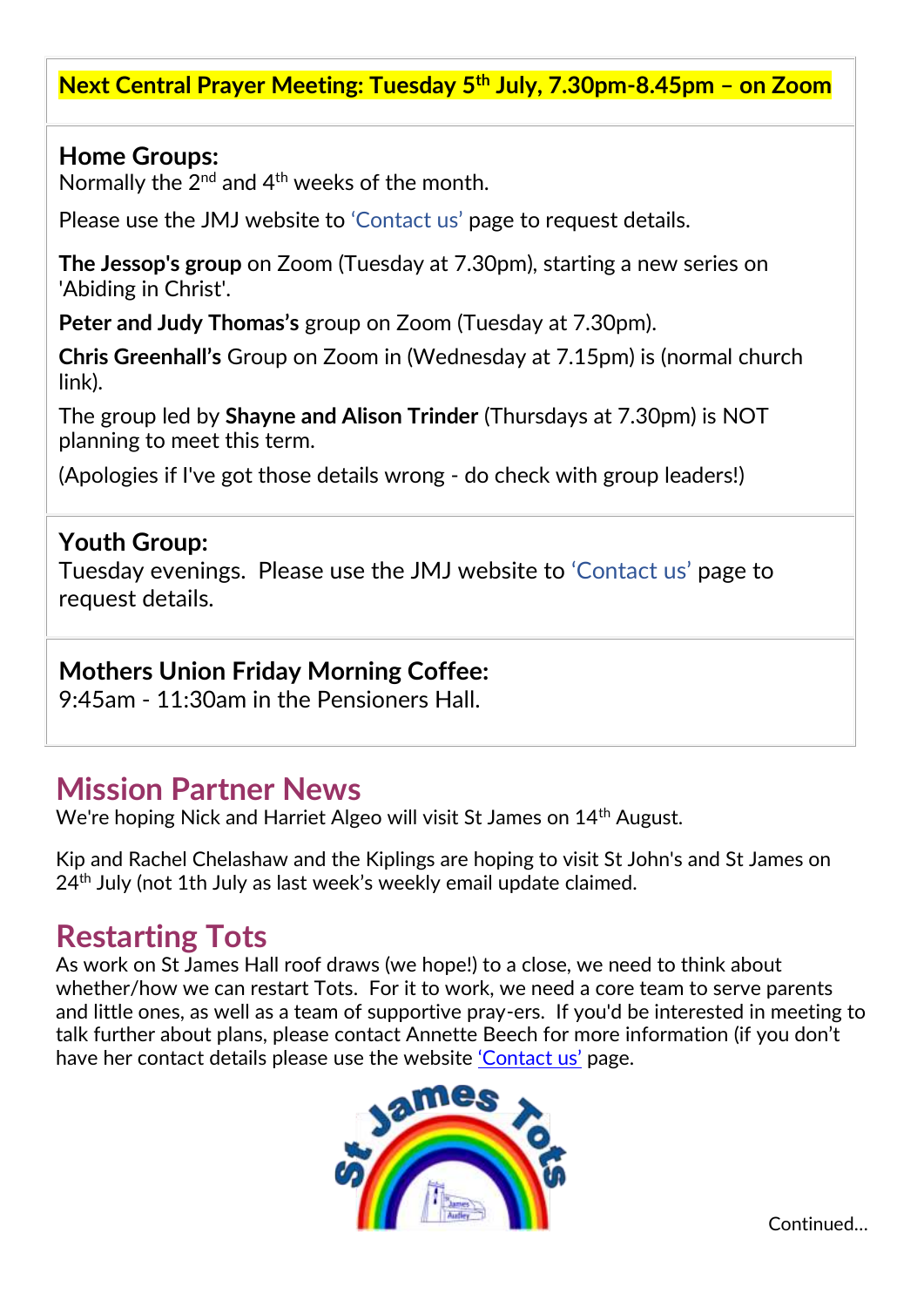## **Bottom Hall at St James**

St James PCC are still considering plans to rent out the bottom half of the church hall on a permanent basis to repay the loan for the work on the top hall roof. That is obviously a big decision, so if you have any thoughts on it, or suggestions of other ways we could raise the funds to repay the loan, please contact Janice (if you don't have her contact details please use the website ['Contact us'](https://www.jmj.org.uk/Groups/283485/Contact_Us.aspx) page.

## **Jobs!**

Our Zoom team have done an amazing job in making the 10.30 service available online, but they could really do with some more Zoom hosts so we can keep offering an online service to those who can't be at the 10.30 service in person. If you think you might be able to help with the Zoom host rota, please contact Donna in the office (if you don't have her contact details please use the website ['Contact us'](https://www.jmj.org.uk/Groups/283485/Contact_Us.aspx) page). You don't have to be a computer whizz, you don't have to be in the church building, and full training is available!

# **Looking Up Talks**

The Looking Up When You're Feeling Down talks from March on finding hope in anxiety, grief, depression, regrets and conflict are now all available to watch as videos on the JMJ website [here.](https://www.jmj.org.uk/Articles/632885/Looking_Up.aspx) With many thanks to Jon Courthold and Alex Pickford for their work on them.



# **Online abortion petition**

SPUC are running a campaign to highlight the shocking statistic that 15% of women in the UK have been coerced into an abortion they didn't want (that's 15% of all women, not just those who've had an abortion). If you'd like to sign the petition, it's available [here.](https://www.spuc.org.uk/coercion)

## **Diocesan Evangelical Fellowship**

The DEF are due to meet on the 2nd July at [St. John's Church Hall in Stafford, ST16 3RP](https://www.google.co.uk/maps/place/St+John) 10am-12pm (coffee from 0930).



Continued…